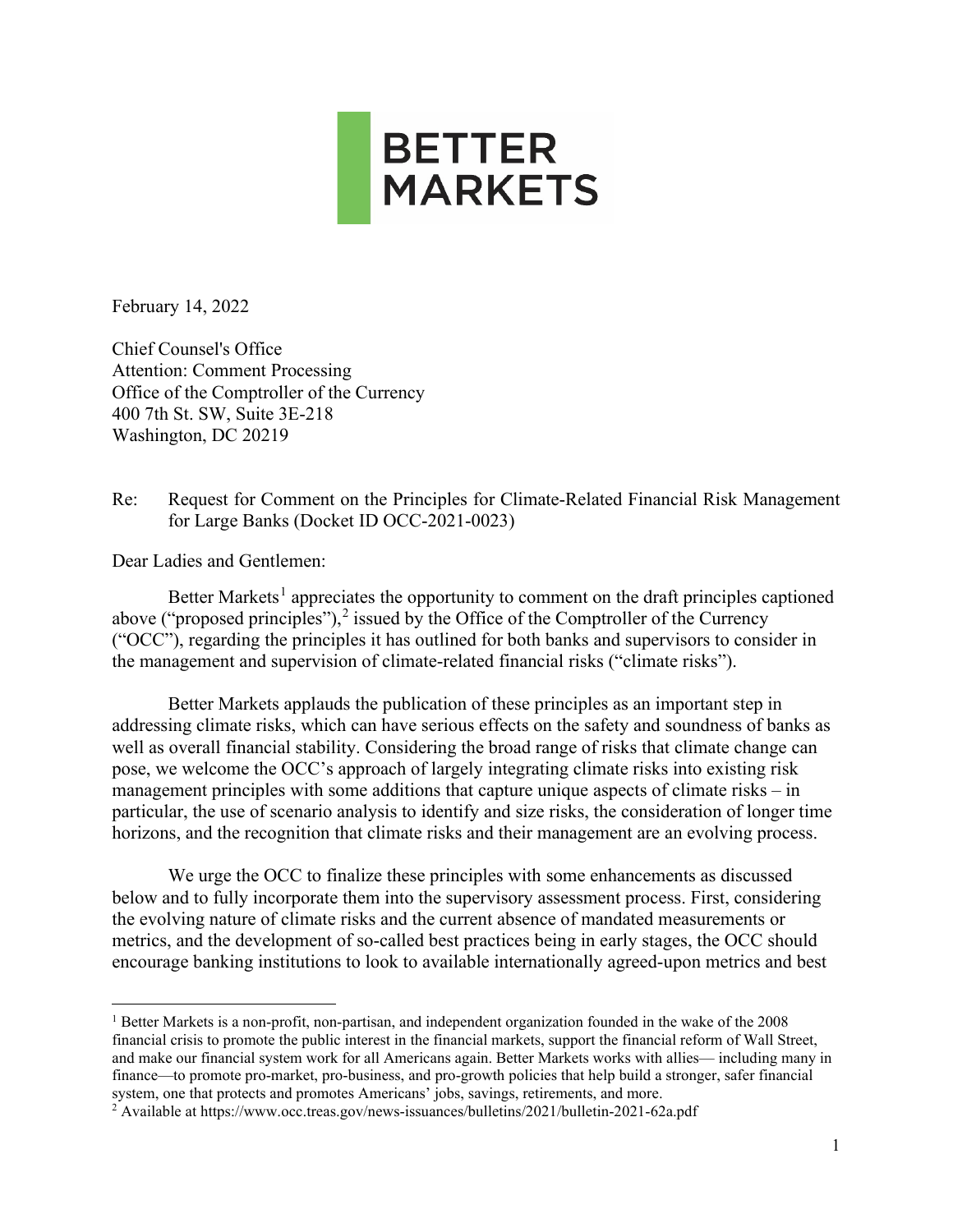practices for either direct use or use as a benchmark to their own internally developed practices. Second, the language regarding scenario analysis should similarly include promotion of banking institutions' use of internationally agreed-upon scenarios and scientific projections to ensure plausibility and minimum severity of their own scenarios.

Third, while issuing principles-based guidance is a necessary step in including climate risks in the supervisory assessment process, given actions taken in the recent past, guidance alone is unlikely to suffice to prompt banks to adopt suitable practices to address climate-related risks. Indeed, a rule proposed<sup>[3](#page-1-0)</sup> by the OCC, the Federal Reserve, the Federal Deposit Insurance Corporation, the National Credit Union Administration, and the Bureau of Consumer Financial Protection ("the Agencies") in 2020 and adopted by the OCC in February last year<sup>[4](#page-1-1)</sup> seriously undermined supervisors' effectiveness by limiting the role of supervisory guidance in issuing supervisory findings and by extension informing supervisory ratings. As such, we urge the OCC to work with the other regulatory agencies to rescind this rule to better ensure that guidance can achieve its intended effect of getting banks to develop and use better practices with respect to managing the risks from climate change.

# **The Proposed Principles Take the Appropriate Approach of Largely Integrating Climate Risks into Existing Risk Management Principles**

Banks themselves are the "first line" in identifying, sizing, and managing risks, and so it is necessary for banks to ensure they have strong and robust risk management and governance processes in place. It is the responsibility of prudential regulators to assess banks' processes and hold banks accountable when they are not effective. Put another way, it is the responsibility of banks to design and execute processes that are necessary to effectively manage their risks on a day-to-day basis. The responsibility of prudential regulators is to assess risk management and governance *processes* at banks and to take supervisory actions to require banks to fix weaknesses in those processes that are identified through supervisors' assessments of banks.

Climate risks have been recognized in the U.S. and internationally as risks that pose a threat to the safety and soundness of banks and overall financial stability. Numerous global regulatory authorities and organizations have made this recognition – the central banks of Japan, the United Kingdom, France, Germany, the Netherlands, the United States, and others as well as inter-agency and international bodies such as the U.S. Financial Stability Oversight Council, the Bank for International Settlements, and the Financial Stability Board. As a broadly recognized and clearly material risk, climate-related risks must be a part of banks' risk management and governance practices and assessing those must be part of the supervisory assessment processes of bank regulatory authorities. An integral part of that incorporation is including climate risks in supervisory guidance. More important still is including it in supervisors' assessment criteria.

Principles-based guidance does not explicitly outline all aspects of supervisory expectations, and so the principles themselves must be well-founded, specific enough to make the intention of the expectation clear and to promote safe and sound practices, and general enough to allow for evolution and innovation in the creation of best practices. The proposed

<span id="page-1-0"></span><sup>3</sup> 85 Fed. Reg. 70512

<span id="page-1-1"></span><sup>4</sup> 86 Fed. Reg. 9253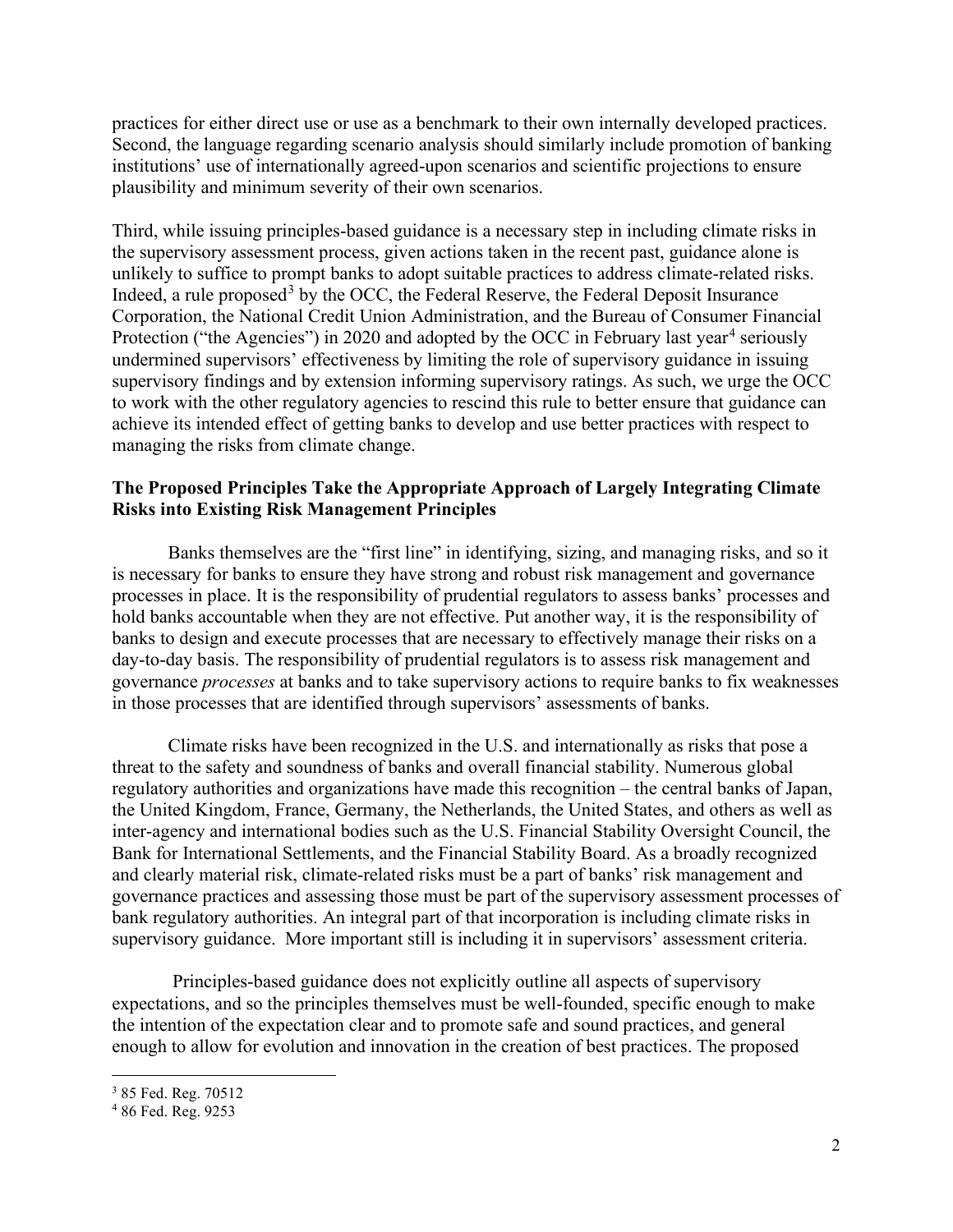principles largely achieve this goal by integrating climate risks into the existing principles framework for the risk management and governance of more "traditional" risks, such as credit, market or operational risks and adding components to the principles to capture certain aspects that are unique to climate risks. Indeed, nearly all the proposed principles for climate risks align one-for-one with those of traditional risks. This is sensible and appropriate because climate risks are a risk to safety and soundness just as with more traditional risks and can manifest as more traditional risks. For example, changes in weather patterns could significantly decrease the output of farmland that collateralizes a loan, thereby harming the farmland's income and its inherent value. This would have the effect of increasing both the probability of default on the loan and the loss given default.

Importantly, the proposed principles appropriately focus on the governance of climate risks and the responsibility of boards of directors and senior management. Senior management is responsible for the day-to-day management of all risks to a bank and boards of directors are ultimately responsible for overseeing the risk management and governance processes and holding senior management accountable for ensuring sufficient and effective risk management and governance processes. Both parties must have sufficient knowledge and understanding of climate risks to fulfill those responsibilities. Key to the proposed principles around governance is the emphasis on a bank ensuring that their board and senior management has sufficient knowledge and understanding of climate risks and the impact on a bank's strategic direction, business model, and risk appetite. Considering the evolving nature of climate risks and that they are likely new and less understood risks to boards and senior management, without this emphasis there may be an incentive to pass on responsibility of the management of climate risks to lowerlevel employees and claim ignorance.

In this regard, the principles also sensibly discuss the assignment of climate-related risks by board members and senior management to specific members and committees. This specific assignment can help ensure that climate risks are being managed, the assigned parties have the necessary knowledge and understanding, and the appropriate parties can be held accountable for any issues that arise. Additionally, identified risks can be escalated more easily and efficiently and understood by each responsible party along the chain of escalation.

Of course, the measurement of climate risks is appropriately a central theme throughout the principles. Measurement and analysis of risks are foundational to their identification, sizing, management, and mitigation. In the spirit of largely treating climate risks similar to other, more traditional risks, the principles reasonably promote the measurement and tracking of climate risks just as with other risks through risk management processes such as: data aggregation; qualitative or quantitative metrics or indicators to assess, monitor, and report climate-related financial risks; materiality thresholds; key risk indicators that align with their regular monitoring and escalation arrangements; and internal risk limits for the various types of material climaterelated financial risks. However, the language around data and measurement should be more instructive, as discussed in more detail below.

Outside of the more standard risk management principles, the OCC has made some welcome additions. The OCC recognizes the key point that risks arising from climate change are as evolving just as climate change is itself, a point that defines a major distinguishing factor of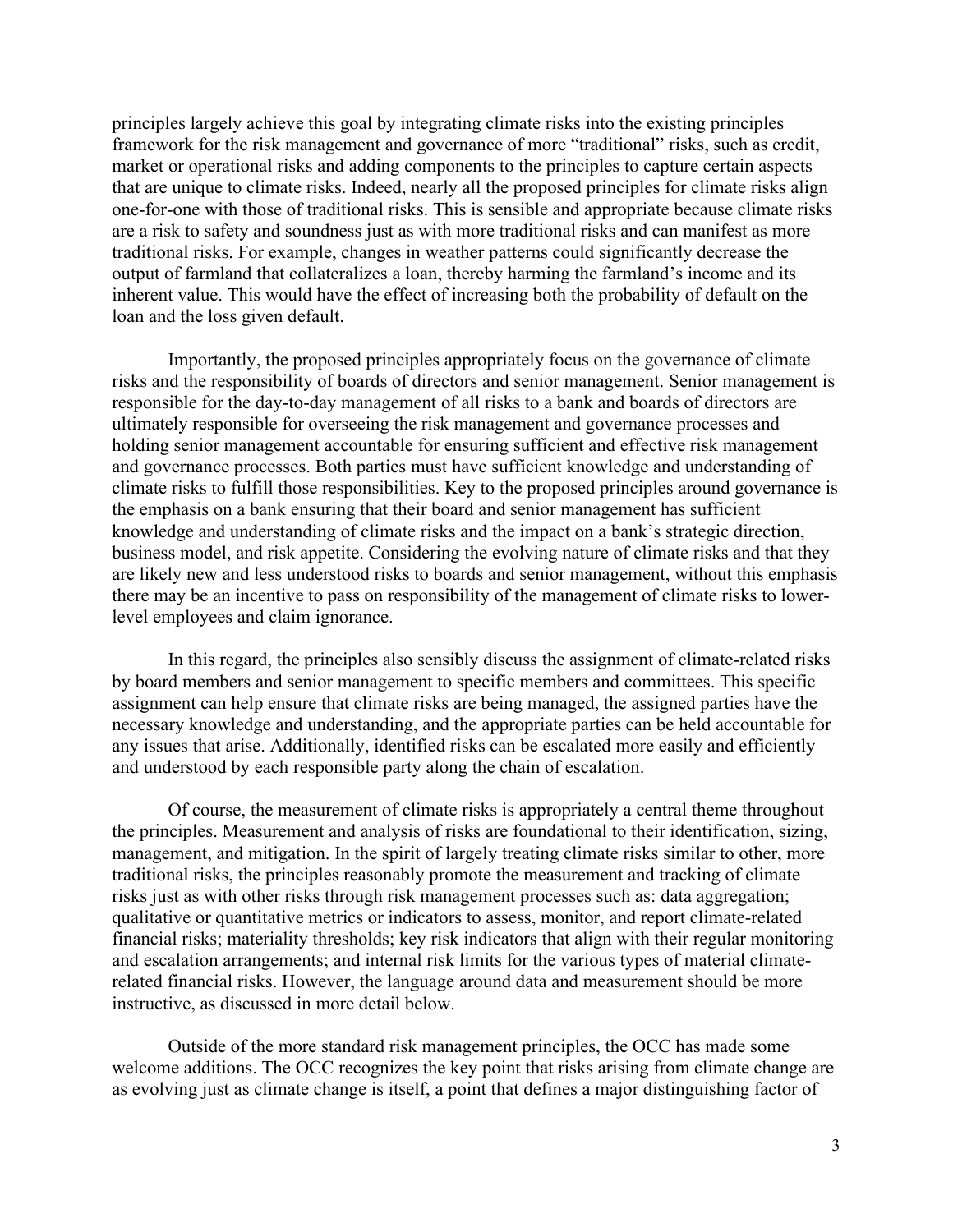climate risks and one that is the basis for the following two additions beyond existing risk management principles. First, the OCC recognizes climate risks can materialize over longer time horizons as compared to more traditional risks and that banks must consider this in their management of climate risks. This is true for both physical and transition risks. Such recognition is necessary for climate risks to be properly considered and managed and appropriately encourages banks to think about how the risks will evolve over time and plan or take current actions accordingly. Second, the OCC specifically promotes the use of scenario analysis as a critical tool for sizing and identifying climate risks. Stress testing is widely recognized as an important tool for assessing evolving risks that can take many different paths over varying time horizons. These additions will promote banks to be both nimble and forward-looking, necessary aspects of managing climate risks.

Additionally, the OCC has sensibly recognized that many banks have made significant public commitments regarding modifying their business practices to facilitate the transition to a low-carbon economy and that these commitments should align with their internal climate risk management practices, such as internal risk limits. If there is not alignment, supervisors and the public are left to wonder if the commitments are valid and if banks are effectively managing their risk.

Finally, it is important that the OCC has included the consideration of potential disproportionate impacts on low-to-moderate income and other disadvantaged households and communities. These communities do indeed experience disproportionate effects from the fallout of more traditional risks, as they did during and after the 2008 Financial Crisis. Not only could a similar impact to these communities result from climate risks but there are other impacts that could also result from climate risks, such as the closing of branches due to weather related events.

#### **Measurement is the Linchpin to Effective Risk Management, and So the Principles Should Promote of Minimum Standards**

Being able to measure climate-related risks and exposures is fundamental to almost all categories of principles in the proposal – capital and liquidity adequacy, the risk management process, management monitoring and reporting, and the comprehensive management of credit, market, liquidity, operational and other risks. The guidance principles appropriately discuss the risk management processes noted above: data aggregation; qualitative or quantitative metrics or indicators to assess, monitor, and report climate-related financial risks; materiality thresholds; key risk indicators that align with their regular monitoring and escalation arrangements; and internal risk limits for the various types of material climate-related financial risks.

Without sufficient measurement techniques and criteria, banks will not be able to properly execute on any of these risk management processes. For example, the process of simply determining which climate risks rise to the level of being material could yield unreliable results or under-estimate the amount of material climate risks to the bank. Similarly, in the process of setting risk limits and monitoring against them, if data and measurements are unreliable, then not only would the limits be unreliable but so would the measurements against them, potentially making the entire process a worthless exercise.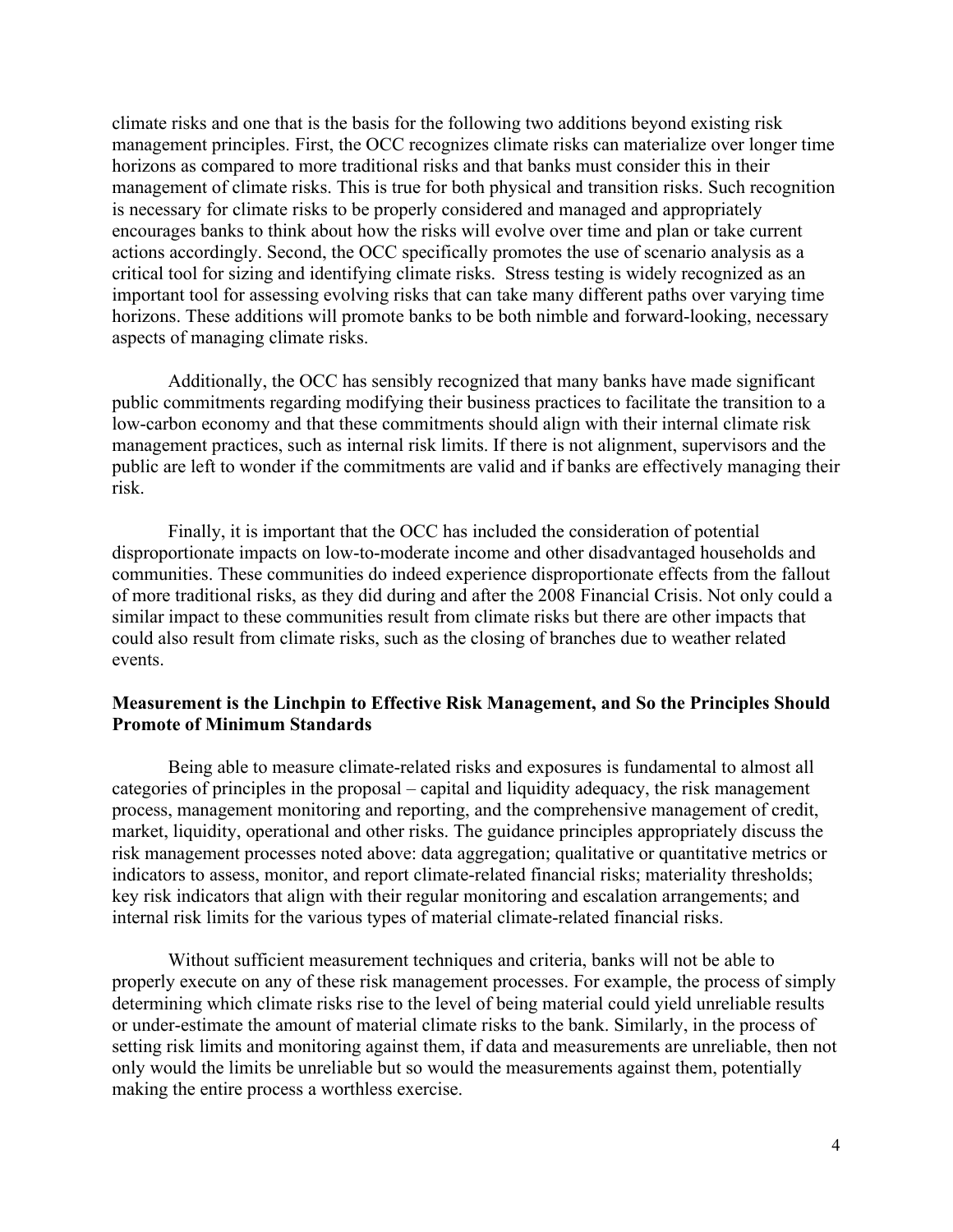So, while it is beneficial that the principles encourage banks to "put in place processes to ensure that the aggregated data is accurate and reliable," when it comes to data and measurements the principles do not address the "evolving nature of climate-related risks" that is also noted in the consultation document. This evolving nature and the general absence of data collection and climate risk measurement at banks make these processes more difficult to establish and more uncertain in their execution. This should be addressed in the proposed principles by promoting the use of or comparison to climate risk measurement "best practices."

Considering the proposal is intended to support a principles-based approach to addressing climate risks, it is prudent not to be explicitly instructive as to which data to collect and which metrics to utilize. Discretion should be left to the banks so that they can collect data and design metrics and thresholds that are appropriate to the structure and risk profile of their business. The approach also allows for evolution and innovation within and among banks to create new best practices or improve upon existing practices.

However, given that climate risk management is in early stages and that there are not currently any generally accepted climate risk metrics or data collection requirements, banks should not be left entirely to their own discretion, and the supervisory principles should explicitly promote the use of or comparison to some agreed-upon best practices with regard to data collection and metrics. That is, the guidance principles should state that as banks establish their risk management practices, they should be looking to international organizations such as the Financial Stability Board's Task Force on Climate-Related Financial Disclosures or the United Nations International Panel on Climate Change for their recommendations on data collection, climate risk measurements, and risk management as an example of best practices.

In fact, many banks are already doing exactly that. All the U.S. Global Systemically Important Banks are disclosing information that is aligned with the TCFD recommendations with plans to increase the amount of such information and are registered supporters<sup>[5](#page-4-0)</sup> of the TCFD recommendations. The most recent TCFD annual report published by the FSB from October 2021[6](#page-4-1) shows that over 50% of firms disclosed climate-related risks and opportunities aligned with their recommendations. But just because some banks are voluntarily utilizing international recommendations does not mean there is no need to include the promotion of their use in the principles. In fact, it is even more reason to do so.

Not only will the use of or comparison to measurements from broadly available best practices be beneficial to banks, but it would also be beneficial to supervisors as well. It will help set minimum expectations for banks and promote broad-based general standards across the industry, allowing for comparison between banks and the aggregation of risks across supervised institutions. Data and risk aggregation supports the monitoring of systemic risk build-up, which is critical to examining the safety and soundness of the system as a whole and is a key component to assessing overall financial stability within a country and across countries through

<span id="page-4-0"></span><sup>&</sup>lt;sup>5</sup> See the full list of registered supporting institutions at https://www.fsb-tcfd.org/supporters/

<span id="page-4-1"></span><sup>6</sup> Financial Stability Board's Task Force on Climate-related Financial Disclosures *2021 Status Report* (October

<sup>2021),</sup> available at https://assets.bbhub.io/company/sites/60/2021/07/2021-TCFD-Status\_Report.pdf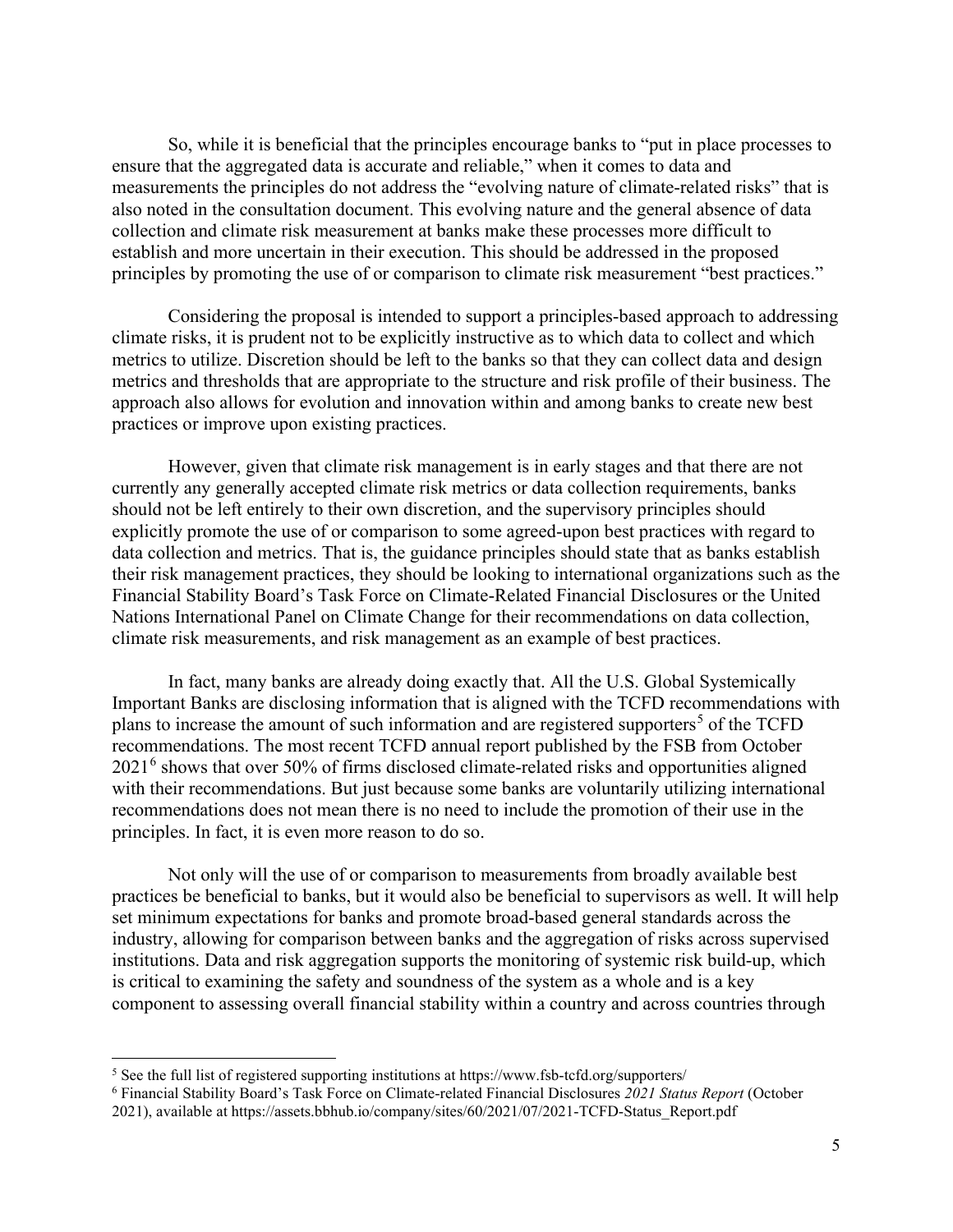collaboration or international supervisory organizations. This is especially important for climate risks, which are truly global.

### **Similarly, the Principles Regarding Scenario Analysis Lack the Promotion of Plausible Scenarios with Minimum Levels of Severity**

Similar to data collection and climate risk measurement, the principles leave too much discretion to banks regarding their scenario analysis. While it is positive that the principles identify scenario analysis as a key tool for banks to be using in sizing and assessing their climate risks, the principles fail to include language that promotes the use of plausible scenarios that have some minimum level of severity.

Again, discretion is an important component of a bank's internal risk management practices. For scenario analysis, it allows a bank to design scenarios that are specific and unique to their business model and risk profile and to create new scenarios that may not have been imagined by their peers or regulatory authorities. However, allowing too much discretion can lead to banks potentially ignoring certain important aspects of climate change or designing scenarios that may not be as severe as generally accepted by the scientific community.

Therefore, the principles should encourage banks to benchmark their scenarios against internationally agreed-upon scenarios and scientific projections, such as those produced by the Network for Greening the Financial System or the climate projections created by the United Nations, to ensure some reasonable level of plausibility and severity. By looking to these scenarios and projections when designing their own scenarios, banks can determine a reasonable minimum level of severity. Of course, as noted banks must create scenarios that capture their unique risk profiles, but any material deviations from the benchmark scenarios that are used to capture unique risks can be explained in their summaries of scenario analyses to note why the deviations were made. This is similar to how the current stress tests are designed and conducted and should be a practice that is utilized with climate scenario analysis as well.

## **The OCC Must Rescind the Rule Limiting the Role of Supervisory Guidance in the Supervisory Process**

Supervisory criticisms, and the guidance that often informs them, are valuable tools that help prevent unsafe or abusive bank conduct from ripening into outright violations of law, dangerous instability, and consumer harm. The rule proposed by the Agencies in 2020 and finalized by the OCC in February of last year has limited the role of supervisory guidance in the final stage of issuing supervisory assessments of banks for unsafe or unsound practices. It is now more difficult for bank supervisors to hold banks— including the largest banks, which can pose a direct threat to financial stability and the economic wellbeing of the public when badly managed—accountable for dangerous practices, poor management, and ineffective oversight by bank boards of directors in a principles-based supervisory approach. This applies as well to these proposed principles for climate risks.